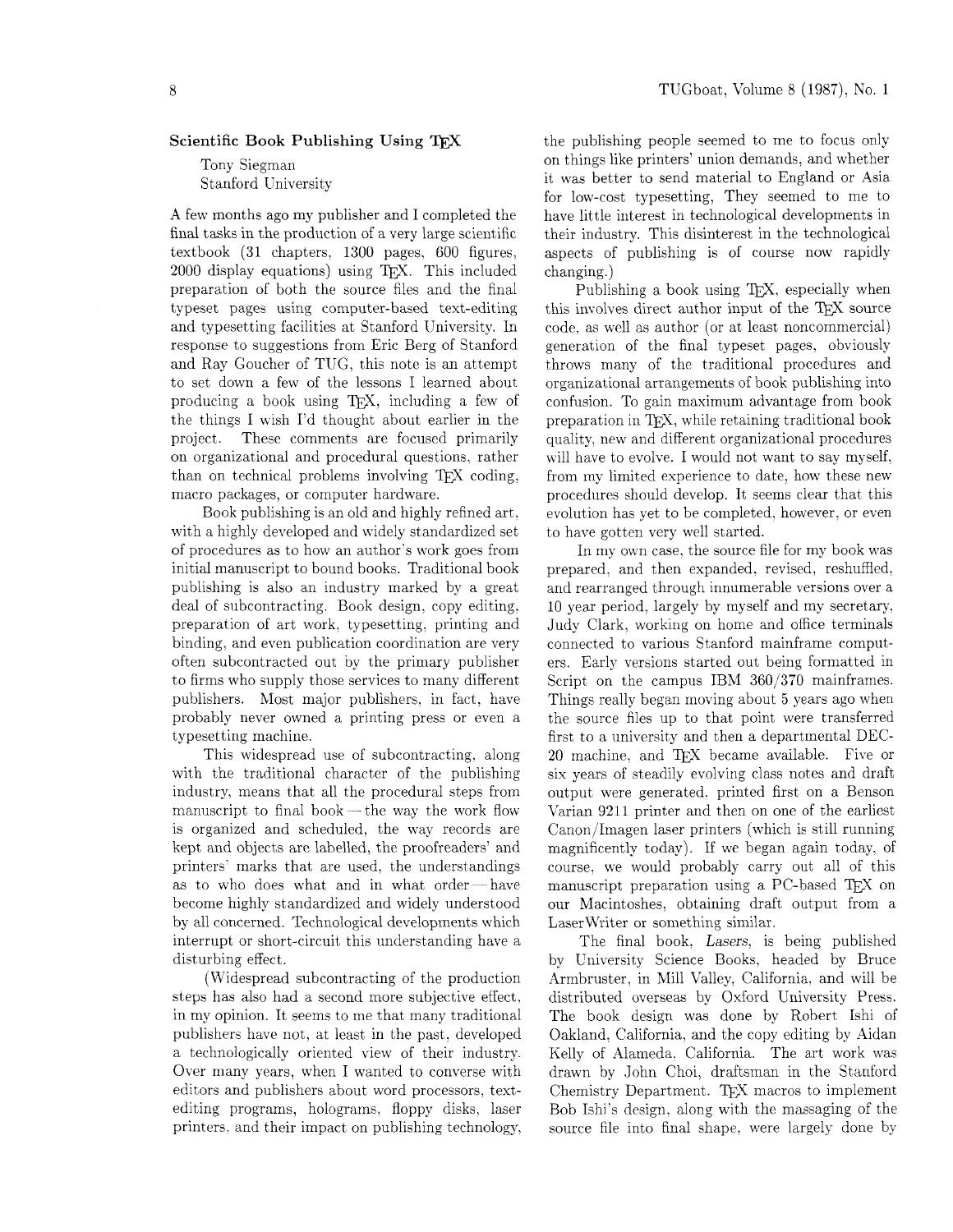Stanford TFXpert Laura Poplin, with assistance from Arthur Ogawa and Eric Berg. Final pages were typeset on the Stanford Computer Science Department's Autologic APS- $\mu$ 5 by Eric Berg, with counsel from Dave Fuchs. The art work was shot and pasted onto the typeset pages, and the book printed and bound, by the Maple-Vail Book Manufacturing Group. Publication coordination of all these people was accomplished, despite the confusions of a new and unfamiliar approach, by Bernie Scheier of Miller/Scheier Associates, Palo Alto.

Even when I began to use T<sub>E</sub>X, in its early days, I knew enough to delineate the main structural elements of the book using a simple limited set of macros ("\chapter", "\section", "\subsection", "\sectionend", "\figure", "\problemsbegin", "\problem", "\problemsend", and so forth), putting as little native TFX code in the source file as possible. I wrote simple definitions of these macros myself for producing draft output, assuming that a hired TFX pert would modify and extend these macros when the final book design was developed. Any special symbols used in the laser field, such as the quantum-mechanical symbol "h-bar", along with any mathematical symbols for which I thought I might later want to change notation, were also represented by control sequences.

I might of course have looked for some standard TFX macro package to employ in doing this. Few TEX macro packages existed at the time I began, however. In addition, my experience with macro packages, in several different situations, has always been that any macro package powerful enough to provide sophisticated capabilities seems inevitably to acquire a complicated syntax. Once the syntax of the macro package becomes sufficiently complicated, it becomes easier to learn the basic language and the macro package becomes sufficiently complicated,<br>it becomes easier to learn the basic language and<br>then name and define your own macros—stealing as many clever wrinkles from other packages as you can-rather than trying to learn the existing package syntax and make it do what you want.

One of the primary concepts in traditional publishing is of course the idea that the production of a book begins with an author's finished manuscript. Publishers assume there's going to be one. Copy editors assume they will have a stack of typewritten pages, on which they will write mysterious editing marks in red, which will eventually be read by the printer and must never be erased, along with editorial corrections in blue, and questions to the author in green, which must be answered in the margins in soft black pencil. and the circled question marks crossed out in purple, and so. This master copy of the manuscript becomes a primary vehicle of communication between all those involved in the production process.

The idea that there is no paper manuscript, only a mysterious (and changeable) source file in a computer somewhere, is immediately upsetting to people in publishing, at least to the traditionalists. In my initial dealings with many of the production people I had the strong impression that what they really wanted most was to get the manuscript out of the g-d d-m computer and into their hands, so that they could start working on it in the way that God intended. (The copy editor did eventually end up sitting at one of our terminals, doing much of<br>his editing of the source file on line.)<br>Traditional publishers — at least the ones I've his editing of the source file on line.)

Traditional publishers  $-$  at least the ones I've<br>encountered  $-$  also have a very strong reluctance to begin production work on a book until the author has turned in an absolutely complete, finished version of the manuscript and the associated art work. One can understand this viewpoint. It is probably based in part on well-founded experience that it always takes several times longer than the author promises for a manuscript to go from "virtually complete" to "really complete". Authors are probably also notorious for telling publishers that the first half of their manuscript is absolutely finished and the publisher can start production work on it, while the author cleans up just a few unfinished bits in the second half. The author then comes back later on with expensive last-minute changes in the first half of the manuscript after it is halfway through the production process, thereby throwing everything into confusion.

Setting the production process in motion also has cash flow implications for the publisher  $-$  he must start paying the various subcontractors, with sales revenue still far in the future. Production people can also obviously work more efficiently, and follow schedules more effectively, if they have a complete and finished block of work handed to them all at once. Nonetheless, as I'll argue below, making plans as early as possible at least for how the production is to be accomplished is one step that can improve the efficiency and speed of the whole process.

To allow for maximum future flexibility, I had also adopted an approach in which every illustration in the book was given a symbolic name $-e.g.,$ "\pwrflow" for a diagram of the power flow in a laser system. Each figure was located in the source file by a \figure macro with syntax like

```
\{igure{\}_{low}{18}{20}{sidecap}
(Power flow in a laser system.)
```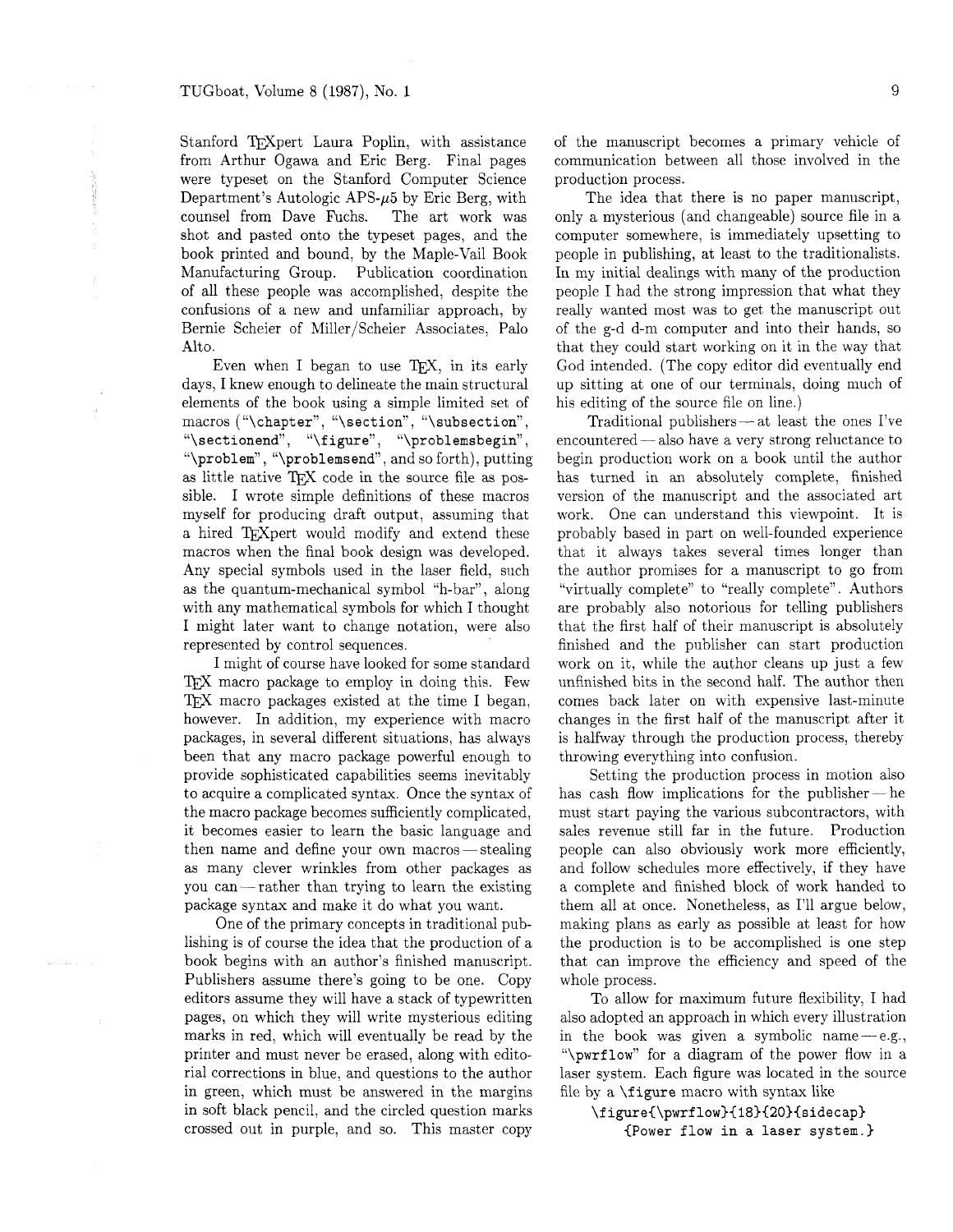The arguments include the figure's symbolic name, its width and height, information as to whether it is a side-caption or bottom-caption figure, and the text for the figure caption. Encountering this macro in the source file bumps the current figure number up by one; assigns that number to the control sequence \pwrf low: reserves suitable space in the TFX output (perhaps as a \topinsert) for the figure; and inserts a suitably formatted caption. I also wrote the symbolic name ("pwrf low") in the upper right corner of the original art work for that figure. The figure was then referred to in the test by its symbolic name, e.g., "The flow of power between different elements in a laser is shown in Figure \pwrf low. ". With this approach I could obviously insert a new figure anywhere in the book. or move a whole section of the book with its imbedded figures to some other place in the manuscript. at any time before the final TEX run of the source file. So long as I kept all the symbolic names unique, the figure captions. references and renumbering would all be taken care of.

The production people were unable to cope, however, with the idea of illustration copy that was identified by names instead of numbers: and the copy editor and everyone else expressed great unhappiness at a manuscript which referred to "Figure \pwrf low" rather than "Figure 8 11". Each piece of art work for a book is supposed to have a figure number. written in red and circled. in the upper right-hand corner. The production coordinator wants to count these. and make sure they're all there. the copy editor wants to see that the figure number written on the art work matches what is in the text. It was easiest eventually to go back, after the final manuscript was frozen. and hand-convert each symbolic name into the corresponding figure number. both on the art work copy and in the source file.

I did not want to wrlte the final macro definitions and TFX coding myself to convert the book designer's specifications into typeset output pages. nor did I want to massage the final page markup and run the phototypesetter myself. Hence it was necessary to find local free-lance TEXperts with publishing skills to carry out these tasks. We were fortunate eventually in finding skilled help in the Stanford community to do this work. People with advanced ability in T<sub>F</sub>X, and especially people who combine high-level TEX skills with a genuine eye for quality book layout. are not yet thick on the ground. however.

Minor complications also arose in getting the final typeset pages for the book prepared on the typsesetter belonging to the Computer Facilities group in the Stanford Computer Science Department. There were the usual purely technical problems of fonts and communication between machines, which were eventually overcome. Beyond this, however. there were administrative difficulties of the sort that easily arise when commercial and academic worlds meet. Stanford's Computer Science Department views its typesetter as a typical academic facility. It's there and available to faculty. with some staff help available in using it, and its operating costs must be paid for more or less on a cost-of-use basis: but it is not a commercial enterprise. The publication coordinator, concerned with schedules for getting the book printed. bound, and marketed, wanted to be able to make firm commitments to deliver the typeset pages to the printer on a scheduled date. Hence he wished to have a definite business commitment from the typesetting people that the work could be done by a certain date. for a certain fixed price. The Computer Science people. reasonably enough, were not in a position to give that kind of firm guarantee. Things did. of course, all work out in the end. Incidentally, after a small amount of looking we did not find any commercial typesetting firms. at least in the San Francisco Bay Area. that offered commercial-grade book-quality typesetting service starting from TFX source files.

What are some of the recommendations I would make, or steps I would do differently. if I had to do the whole job over again?

1) First of all. I would bring the copy editor and the author together as early as possible in the manuscript preparation, after only a few chapters have been finished. If the author likes to write **'.A** is soft. while B is hard", and the copy editor 1s to going to insist that this be written "A is soft. whereas B is hard", the author might as well know this as early as possible in the source file preparation. Questions of style. such as how figures and equations are to be numbered and referred to. should also be settled early on. thus avoiding tedious changes in the source file later on.

2) I would also put the book designer and the TEX people in direct contact as early as possible in the production cycle, before either has begun their work. The book designer has primary responsibility for the aesthetic appearance of the book. Not all designers are yet familiar with the capabilities. and limitations. of TEX; some of them may still regard TFJ in the same light as more primitive word-processing or text-formatting systems-OK for in-house technical reports, but not really capable of serious bookmaking. Having the book designer